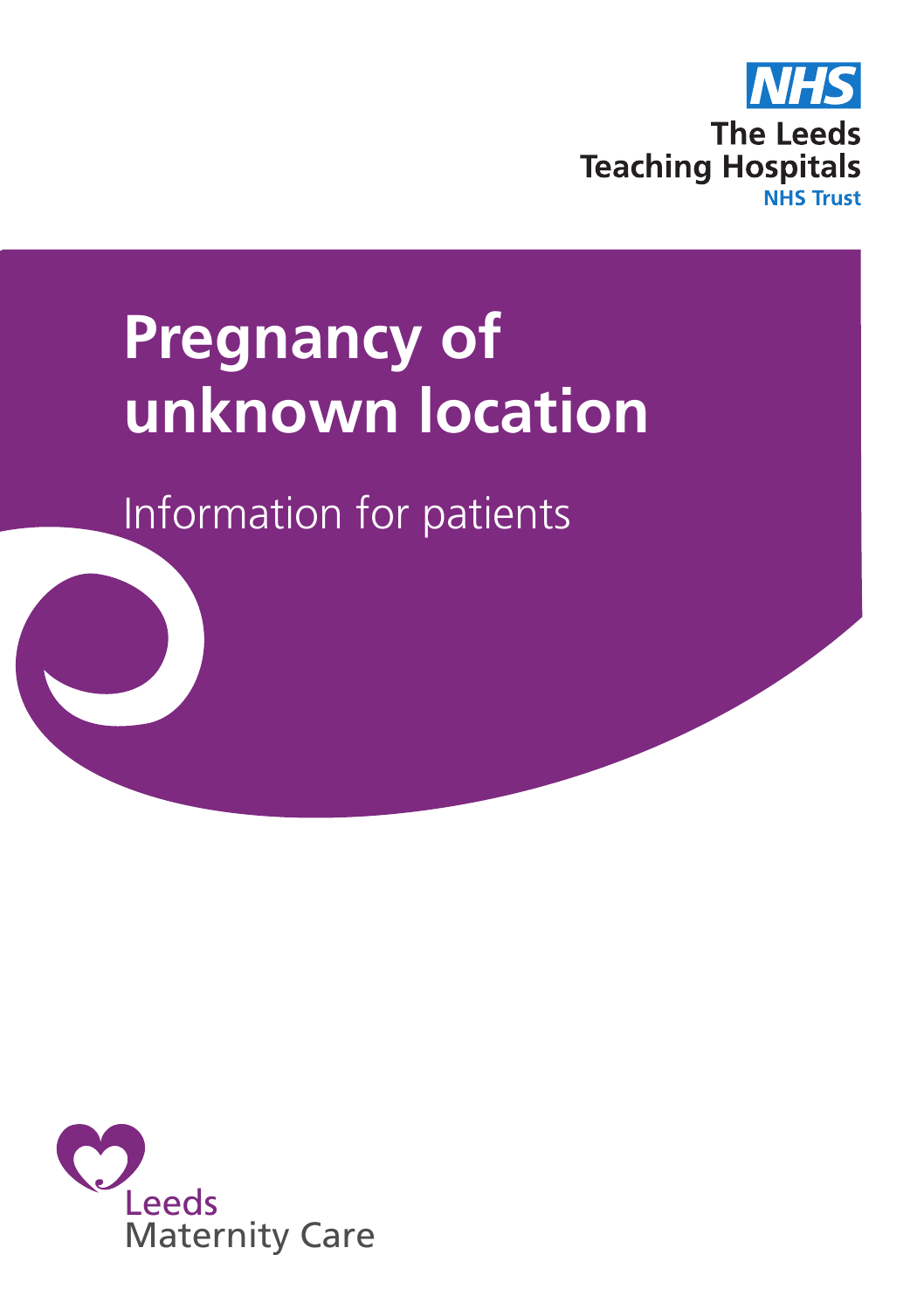This leaflet is relevant to you if you have had

a confirmed positive pregnancy test and an ultrasound scan of your pelvis (lower part of your stomach) which did not show any evidence of a pregnancy developing in the womb.

It may be confusing to get this result so this leaflet should help to explain what this means and what happens next.

# **What is a 'pregnancy of unknown location'?**

A 'pregnancy of unknown location' (PUL) describes a pregnancy where you have a positive pregnancy test but on ultrasound scan there is no sign of a pregnancy inside your womb (uterus) or any additional features to suggest it could be developing outside the womb. These are the possible diagnoses to explain why a pregnancy was not seen when you were scanned:

- **You have had a miscarriage/your pregnancy is not developing** - The pregnancy may have ended and the developing pregnancy tissue has either been reabsorbed by the body or passed out of the body. This happens in about 71% of our patients.
- **You have an early intrauterine (inside the womb) pregnancy**-The pregnancy may be in the womb but is too small and early to detect on an ultrasound scan. It may also be harder to see a very early pregnancy inside the womb when a person is overweight or obese or if they have fibroids in their womb. This happens in about 14% of our patients.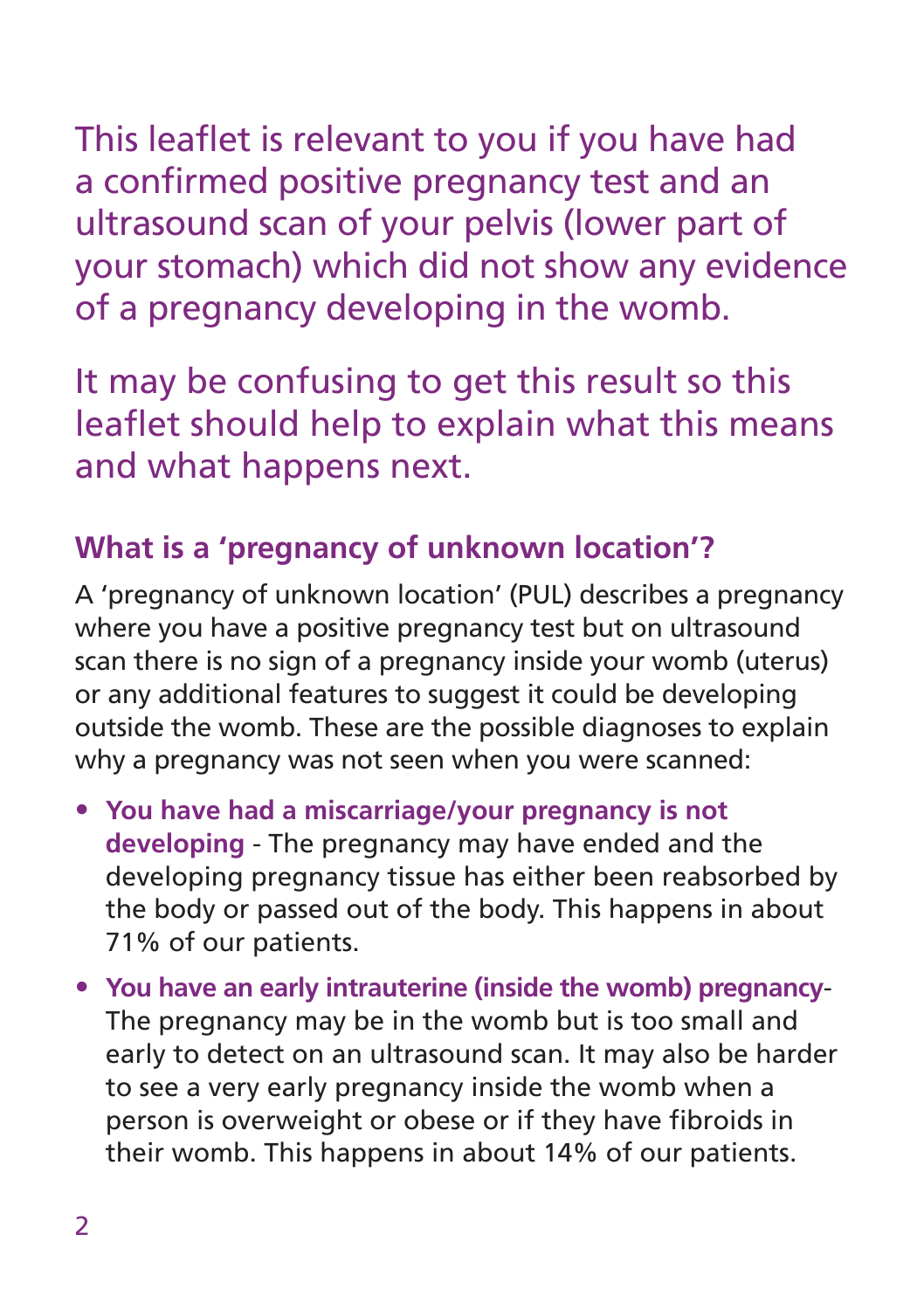• **You have an ectopic pregnancy** - The pregnancy may be developing outside the womb. This happens in about 9% of our patients

# **Early normal pregnancy**

This is where a pregnancy is developing inside the womb but it has not developed to a size where it can be seen on an ultrasound scan. This indicates that the pregnancy is less than 5-6 weeks. This is quite a common situation if:

- You are unsure of the date of your last period
- You have irregular periods
- Your last period was less than six weeks before the scan was performed

If, after some blood tests, it appears that you have a very early intrauterine pregnancy, you may be offered a further scan in 7-14 days' time to see if a pregnancy is developed in your womb.

### **Miscarriage / Pregnancy is not developing**

A miscarriage may have occurred where you have experienced bleeding and passed all of the pregnancy tissue prior to your scan. If this is the case then nothing will be seen in your womb on scan. Sometimes a pregnancy can stop developing at a stage that is so early that it is not visible on an ultrasound scan.

If, after some blood tests, it appears that you have had a miscarriage or a pregnancy that is not progressing, you will be advised to perform a pregnancy test in three weeks' time.

If the repeat test is positive, you should contact the gynaecology acute treatment unit (GATU) for further advice.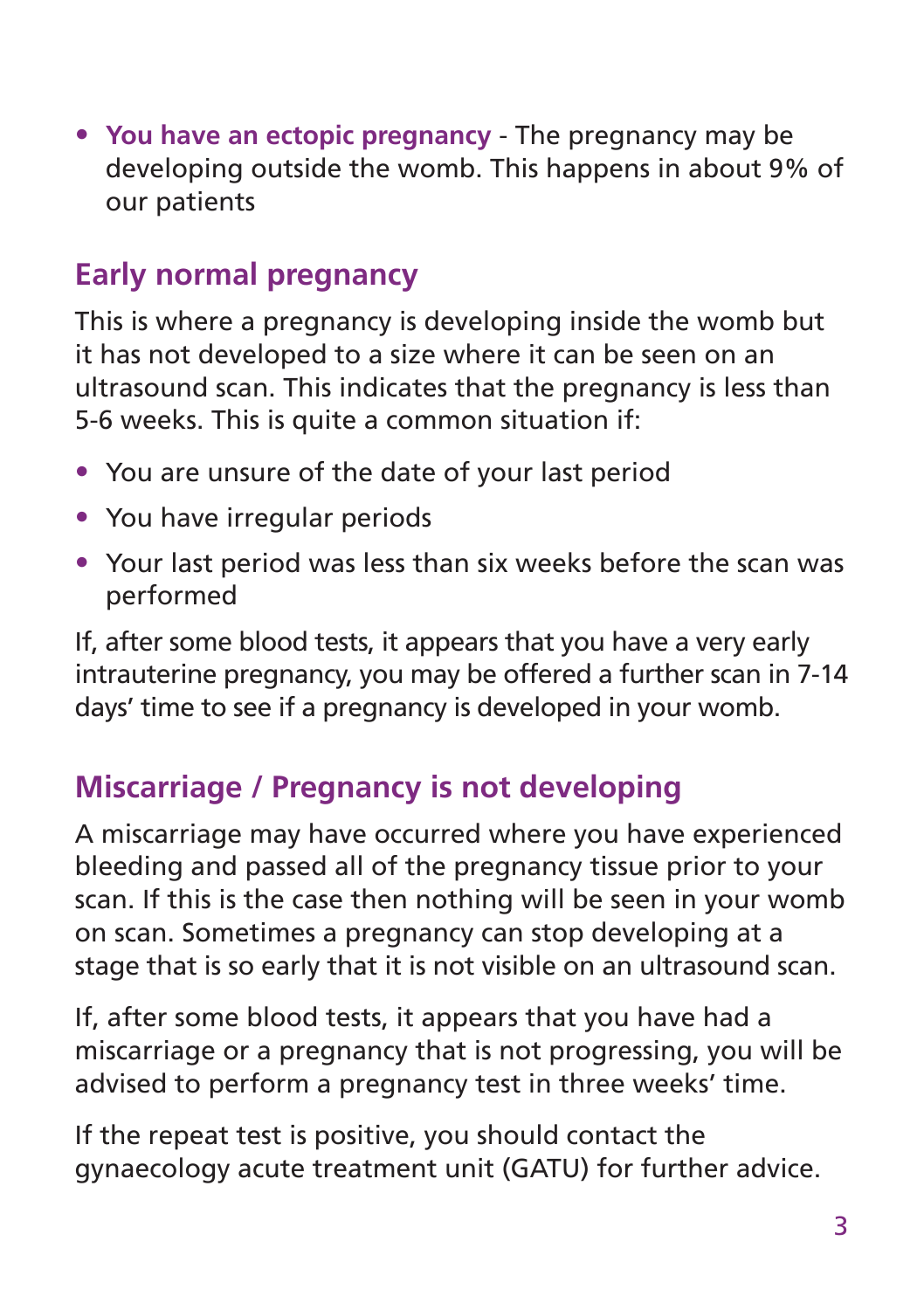If the repeat test is negative, you should wait for your next period before trying to conceive again. Please be aware that you can ovulate (and fall pregnant) as early as ten days after your pregnancy loss. Your GP or family planning clinic can offer you contraception advice.

# **Ectopic pregnancy**

An ectopic pregnancy is a pregnancy that implants outside the cavity of the womb, usually in the fallopian tube. It is not a pregnancy that can successfully continue and requires careful management. If left unmanaged, in some women it can cause severe internal bleeding if it ruptures (bursts) leading to significant harm to a woman's health and in very rare cases, death.

It can be difficult to diagnose an ectopic pregnancy but a combination of listening to your symptoms, examining you and doing tests can point towards the diagnosis.

If, after your tests, it appears that you have an ectopic pregnancy, it may be treated expectantly ('watch and wait') or with medicine or surgery depending on your specific circumstances.

**Please contact the unit if you have a pregnancy of unknown location and you experience new or increasing abdominal pain.**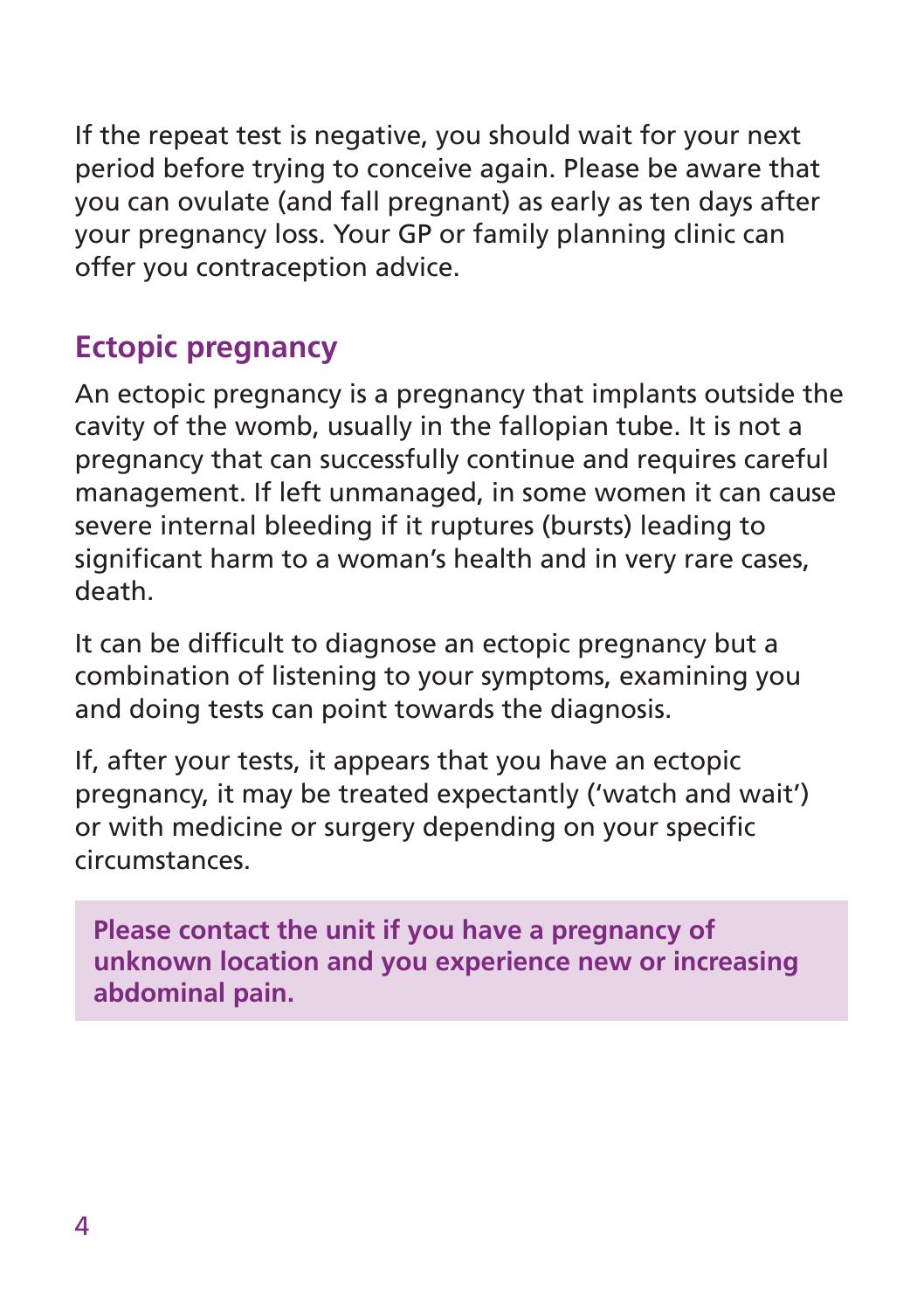# **How do I find out what is happening to my pregnancy?**

The doctors and nurses caring for you are rarely able to give you an answer on what will happen to your pregnancy during your first visit if your scan has shown a pregnancy of unknown location. Usually we can give you some indication of whether a pregnancy is developing or not within 48 hours after some blood tests although we may not be able to determine where the pregnancy is located or its final outcome.

You may find this time stressful and uncertain. Our staff will try their best to answer any questions you may have. Please feel free to contact the gynaecology acute treatment unit (see contact details at the back of the leaflet) if you have any concerns.

## **What happens next if you have a pregnancy of unknown location?**

As part of your management you will be asked questions, you may be examined and you may need further investigations.

**Taking a history -** You will be seen by a doctor or a nurse who will ask you questions about your usual menstrual cycle, your symptoms and your past medical history.

**Examination -** Depending on your symptoms you may be offered an abdominal and internal examination.

**Admission into hospital versus Outpatient follow-up -** If you are at increased risk of having an ectopic pregnancy and you have symptoms or signs that suggest an ectopic pregnancy we may suggest you stay in hospital for monitoring in case of internal bleeding.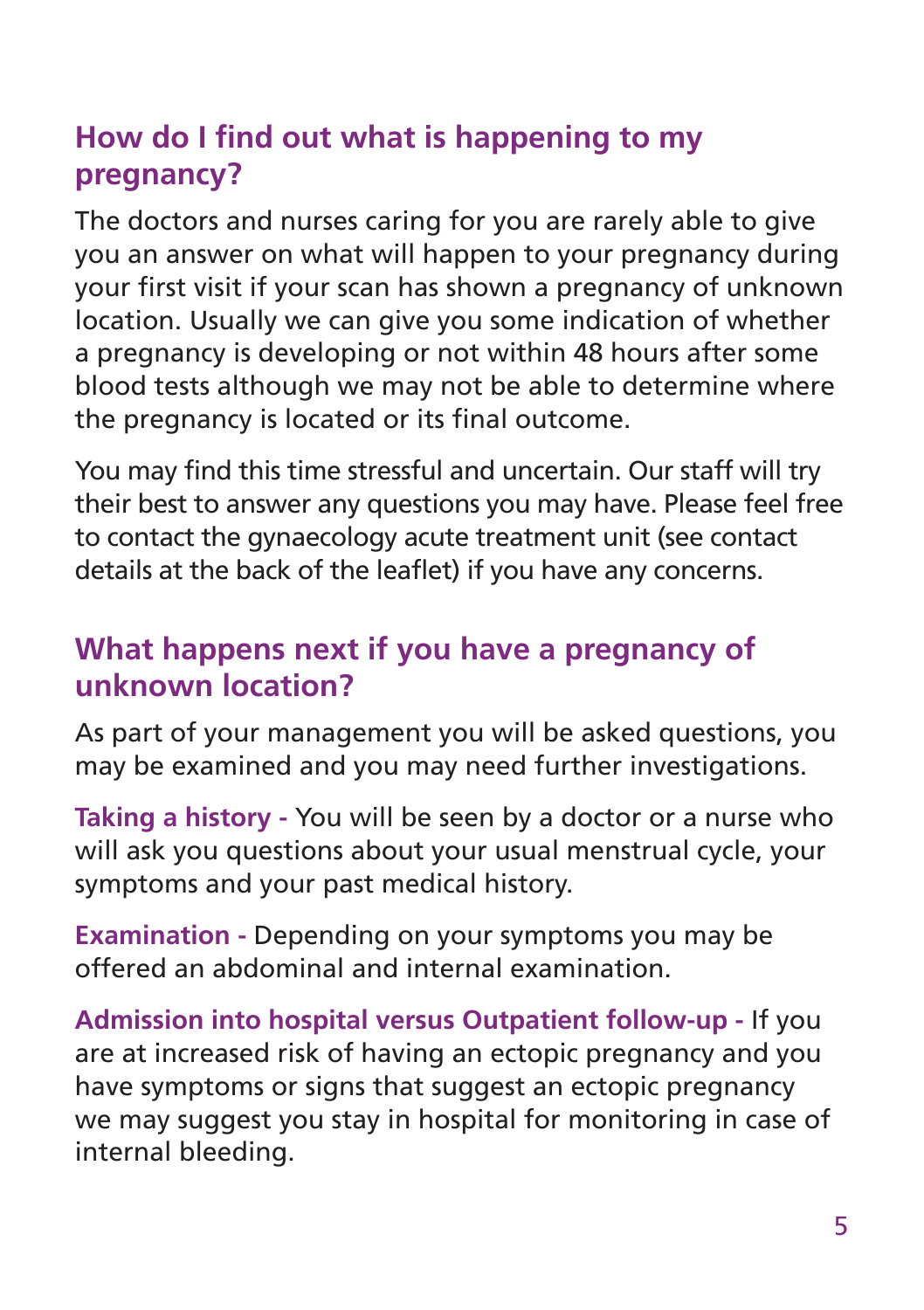However, in most cases women can have outpatient management (where they can go home with follow up arrangements in place).

**Blood test -** You will be offered a blood test to check the level of a specific pregnancy hormone (HCG). This test is repeated after 48 hours (two days). We then look at the trend between the two results as one by itself does not generally give us an answer. These levels may indicate that your pregnancy is developing or not but does not confirm where the pregnancy is.

For example, after a miscarriage the level will fall between the two tests whereas in a very early pregnancy the levels will rise. You will be contacted within 24 hours by phone of the result of each test, what the result means and what the plan is. Unless the first test gives an unexpected result, the normal recommendation is to return for the next blood test before a management plan is made.

**Ultrasound scan -** You may be offered a further scan in 7 to 14 days' time if the blood tests indicate that your pregnancy may be developing normally.

## **What are the symptoms to look out for?**

If you have been allowed home after being seen by the doctor or nurse you will be given contact details for the gynaecology acute treatment unit (see page seven of this leaflet). If you develop any of the symptoms listed below you should contact the unit immediately and you may be advised to come into hospital for review:

• New or increasing abdominal pain (that does not settle spontaneously or with paracetamol)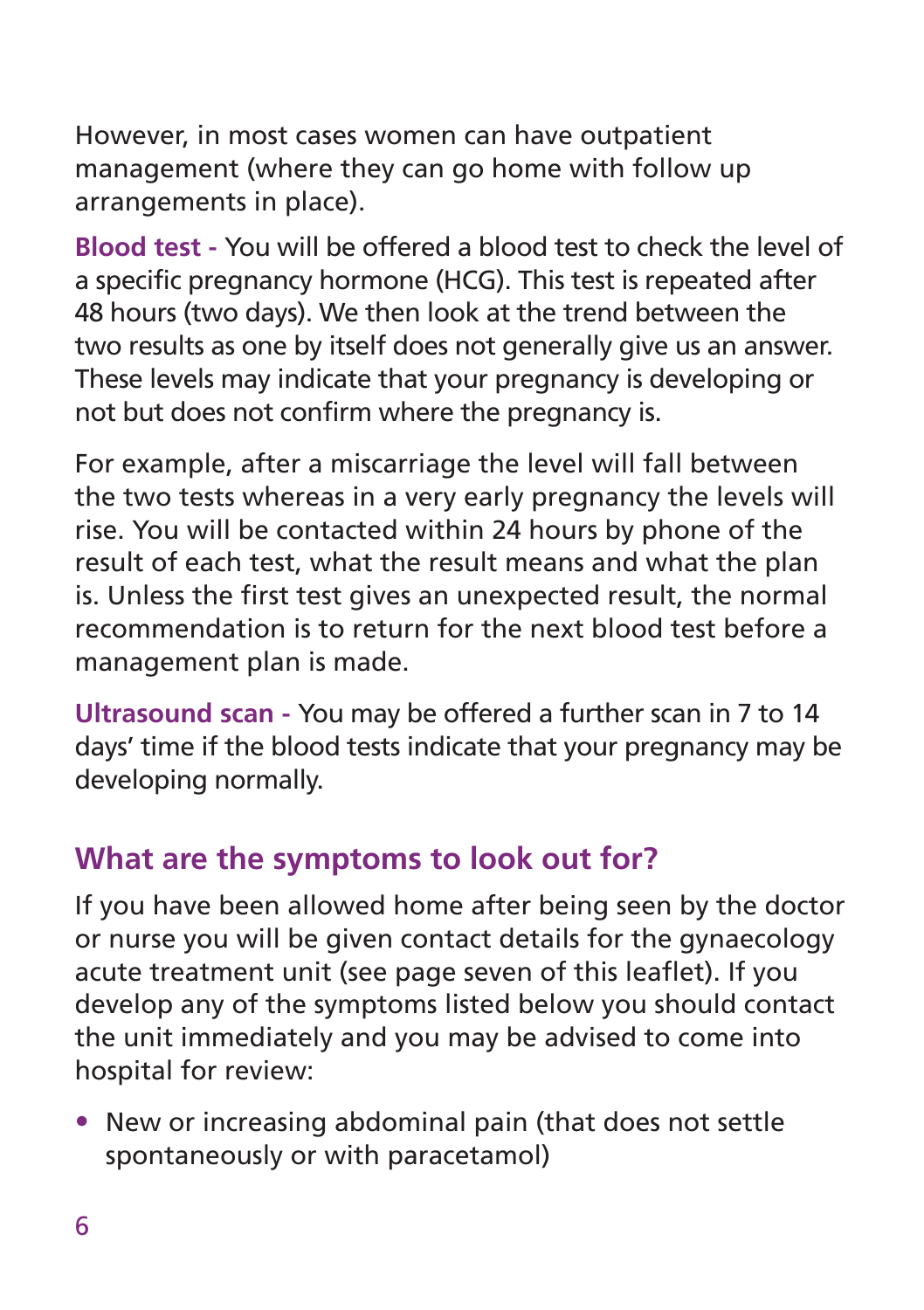- Feeling dizzy, lightheaded, collapse
- Pain at the top of the shoulder
- Increased bleeding

When you attend the acute gynaecology unit you will be seen by the doctor or specialist nurse who will assess you. Depending on the findings of this assessment you may be reassured and discharged home, given a further follow up appointment or you may be offered medical or surgical treatment.

# **Contacts/Further Information**

It is not unusual to feel anxious, low in mood or tearful during this time of uncertainty. Some people can even feel angry. This is normal.

If you feel that you or your partner need more information at any time then please use the contact number below:

#### **Gynaecology Acute Treatment Unit**

**Telephone: (0113) 206 5724**

Other relevant leaflets:

- Pain and bleeding in early pregnancy Information for you
- Ectopic Pregnancy Information for you
- Miscarriage Information for you